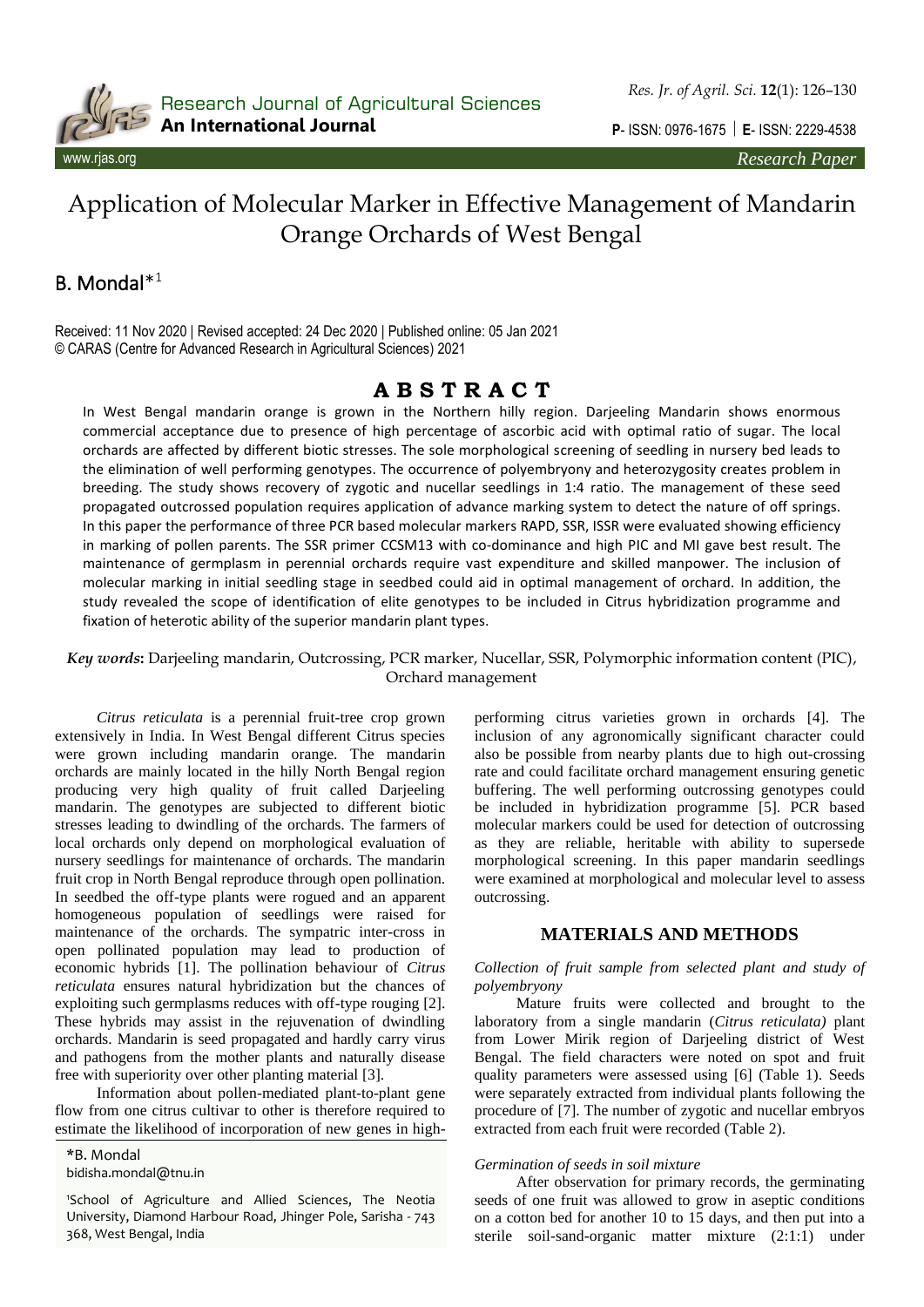controlled conditions with high humidity for further growth of the seedlings, and were marked separately according to their origin. The growth pattern of different seedlings were carefully noted and recorded. When the seedlings were fivemonth-old with sufficient leaves were available for DNA extraction with good growth were selected. The progeny population of 22 seedlings originating from a single fruit were chosen. Out of 22 seedlings, 19 yielded good quality of DNA and were compared at molecular level for initial screening of type of DNA marker suitable for identification of outcrossing in mandarin orange.

| Table 1 Field and physico-chemical characters of the plant |
|------------------------------------------------------------|
| selected from lower Mirik                                  |

| Field character               |       | Reading          |               |
|-------------------------------|-------|------------------|---------------|
| Age of plant                  |       | 17               |               |
| Source                        |       | Seed             |               |
| Canopy structure              |       | Open dome        |               |
| Bearing habit                 |       | Regular          |               |
| Average no. of fruits/plant   |       | 5000             |               |
| Harvesting time               |       | Late december    |               |
| Physico-chemical              | Mean  | Se <sub>m±</sub> | $CD_{(0.05)}$ |
| Weight $(g)$                  | 94.4  | 8.28             | 23.09         |
| Circumference horizontal (cm) | 18.02 | 0.79             | 2.23          |
| Circumference vertical (cm)   | 16.10 | 1.01             | 2.82          |
| Peel thickness                | 1.87  | 0.143            | 0.398         |
| Number of locules             | 8.2   | 0.358            | 1.00          |
| Number of seeds               | 9.6   | 1.64             | 4.58          |
| Seed weight $(g)$             | 1.87  | 0.255            | 0.712         |
| Pulp weight $(g)$             | 15.37 | 1.729            | 4.82          |
| Juice content (ml)            | 52.40 | 5.436            | 15.16         |
| $TSS$ ( ${}^{\circ}Brix$ )    | 10.32 | 0.371            | 1.034         |
| Total sugar (%)               | 7.99  | 0.563            | 1.571         |
| Reducing sugar (%)            | 3.34  | 0.252            | 0.704         |
| Acid content (%)              | 0.484 | 0.058            | 0.162         |
| Ascorbic acid (mg/100ml)      | 15.68 | 1.45             | 4.04          |

*CTAB Leaf DNA Extraction Protocol by Doyle and Doyle (1990)*

Genomic DNA was extracted from the tender leaves of the seedlings with the standard CTAB method of DNA extraction with minor modifications for *Citrus reticulata* [8]. The quantity and amount of DNA were determined as described by [9]. Standard CTAB method gave better result than extraction kit so that method was used for extraction of DNA.

#### *Selection of suitable primers*

DNA isolated from mandarin orange leaves and other *Citrus* plants were used for primer screening. Arbitrary decamer RAPD primer, Simple Sequence Repeat primer (SSR) and Inter-Simple Sequence Repeat primers (ISSR) were used after browsing through Google Scholar with a search including Citrus + Polyembryony + molecular marker and Citrus-Genomics and DNA marker. The screened primers of operon series or SSR and ISSR primers yielding more than one band and strong, intense, unambiguous and reproducible DNA fragment were selected for analysis of the progeny population (Table 3).

#### *PCR procedure*

Amplification using all the PCR primers was achieved by the protocol outlined by [10], with slight modifications. Ingredients of each reaction included template 25–30 ng DNA, 200 µM dNTPs each, 1.5 unit Taq DNA polymerase, 2 mM  $MgCl<sub>2</sub>$ , 10X PCR buffer, and 0.5 µM primer of decamer primers (Bangalore Genei) in a total volume of 25 µL. DNA amplification using SSR and ISSR primers were carried out in 25 μl reactions containing 50 ng of template DNA, 5 μl of 0.2 mM total dNTPs, 3 μl of 0.5 μM primer, 2.5 μl of 10X PCR buffer, 1.5 mM of magnesium chloride and 1 unit of Taq polymerase (Bangalore Genei, India). The amplification was performed in a thermocycler (Gene Amp PCR System 9700, Applied BioSystems). The details of PCR protocol was given in (Table 4).

## *Electrophoresis of PCR product*

Amplification fragments were separated on 1.5% (for RAPD), 2.0% (for SSR and ISSR) agarose (Merck-Genei) gels containing ethidium bromide (0.5 µg per ml of agarose) at 60 V for 6 hours in Tris Borate EDTA buffer. The gel was visualized and photographed under UV excitation using an electronic dual wave trans-illuminator system (Ultra.Lum Inc., USA).

#### *RAPD, SSR and ISSR band scoring and cluster analysis*

Amplified fragments from all the primers were scored by the Total Lab gel documentation software (Ultra.Lum Inc., USA). Amplified bands from each primer were scored as present (1) or absent (0) for all the seedlings studied. The size of the fragments (molecular weight in base pairs) was estimated by using a 100 bp ladder marker (Bangalore Genei), which was run along with the amplified products.

#### *Details of the software used for analysis*

1. Excel version was used for calculating Mean value, coefficient of variation, Standard deviation, Polymorphic Information Content (PIC), Marker Index (MI) values.

2. TOTAL LAB software was used for calculating the fragment size of the generated amplicons.

## **RESULTS AND DISCUSSION**

#### *Studies on the morphological diversity of embryos*

The nature and characteristics of polyembryony of a single mandarin orange (*Citrus reticulata*) plant was studied to understand the possible contribution of embryo source on phenotypic variation among the progeny seed population developed from a fruit of selected mandarin orange plant of Mirik, Darjeeling region. During fruit collection the leaves of the marked plant were collected in zip-bag and brought to the laboratory in pre-cooled box for DNA extraction. The mother plants DNA was extracted and included in molecular marking. The fruits were treated, cleaned and cut in laboratory to obtain the seeds. The seeds were kept in sterile Petri dish in moist cotton for germination. After 4-5 days the swollen seeds were selected for embryo extraction, all other seeds were maintained intact in cotton bed. Embryos were excised from the germinating seeds of these plants following the standardized procedure [11]. Some seeds were kept directly in plastic pots for direct soil germination for development of progeny population for molecular studies. Out of 21 progeny population 2 seedlings didn't performed well.

The zygotic embryo was present at the micropylar region holding the two original cotyledons of the seed. This embryo was usually bigger in size than the other embryos and also took the largest space in a seed. In most of the cases, rudimentary hypocotyls of the zygotic embryos became visible after removal of inner seed coat. Embryos originating from the nucellar tissues were tiny, green, and heart-shaped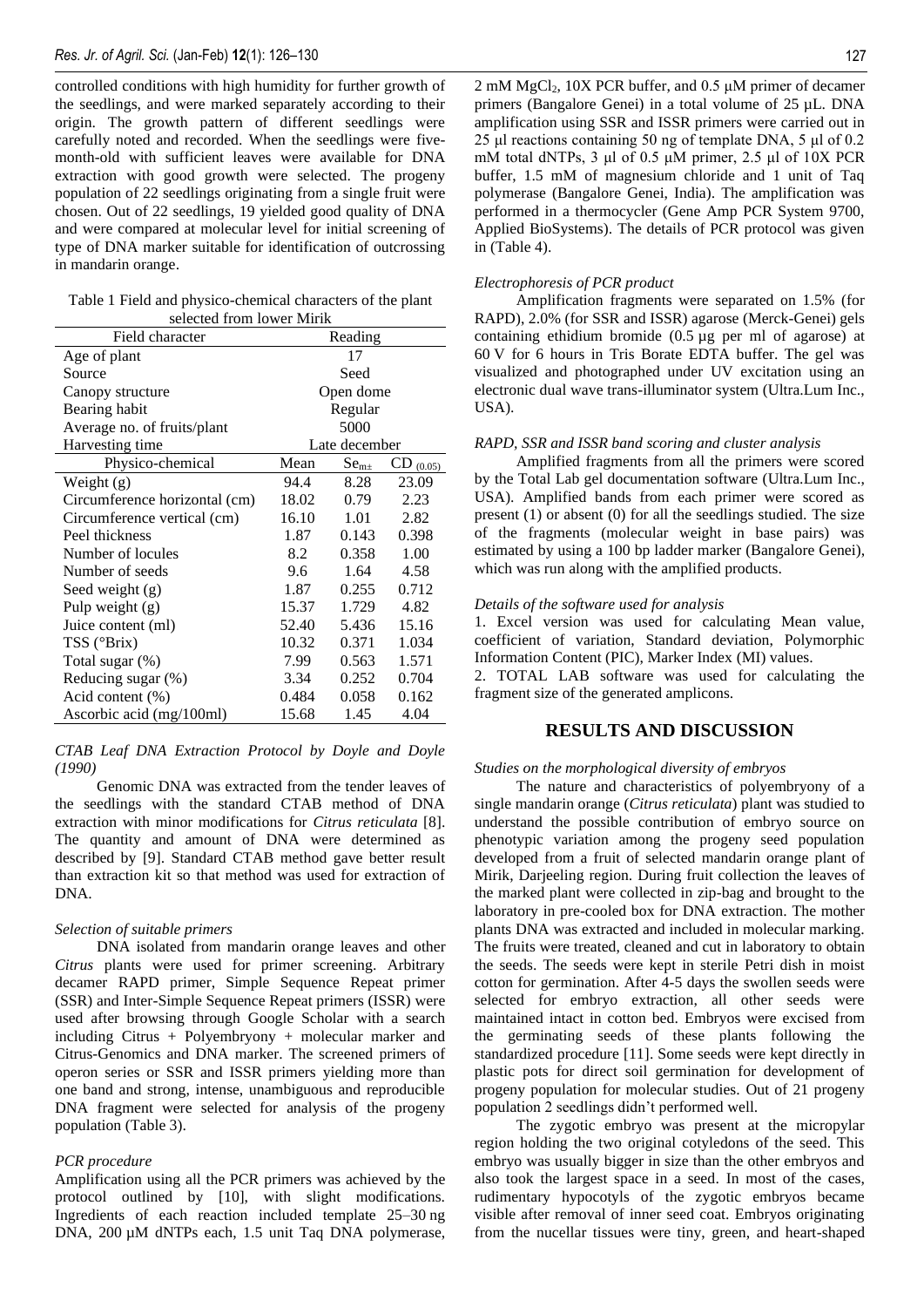and were crowded at the micropylar region or sometimes over the cotyledons of the zygotic embryos. Most of the seeds showed single normal zygotic embryo, but in a few seeds twin zygotic embryos was also observed. The percentage of zygotic embryo is only 18.41%. During hybridization the focus of the breeder lies on recovery of zygotic seedlings. In *Citrus reticulata* the percentage of nucellar seedling exceeds 80.58% showing difficulty in identification of zygotic progeny from the total seedling pool with simple optical observation (Table 2).

| Table 2 The percentage of zygotic and nucellar embryos |  |
|--------------------------------------------------------|--|
| present in mandarin                                    |  |

| Fruit number   | Nucellar percentage | Zygotic percentage |
|----------------|---------------------|--------------------|
| 1              | 80.39               | 19.61              |
| 2              | 86.12               | 13.88              |
| 3              | 76.19               | 23.81              |
| $\overline{4}$ | 80.77               | 19.23              |
| 5              | 77.78               | 22.22              |
| 6              | 85.00               | 15.00              |
| 7              | 85.08               | 14.92              |
| 8              | 84.13               | 15.87              |
| 9              | 80.39               | 19.61              |
| 10             | 80                  | 20                 |
| <b>SD</b>      | 3.685362            | 3.342272           |
| Mean           | 80.585              | 18.415             |
| CV             | 4.573261            | 18.14973           |

In *Citrus* juvenility is another problem in assessing the performance of seedlings. The seedling takes 5-6 years to complete its juvenile period, then the anthesis, fertilization and fruit setting starts. Such a long vegetative stage hinders the assessment of the performance of the segregating progenies. The farmers discard the off-type seedling in nursery bed and that increases the chances of elimination of a quality genotype. In *Citrus* the polyembryony trait is quantitatively inherited though in mango the trait shows normal Mendelian inheritance with 3:1 segregation of nucellar and zygotic seedlings [12]. In *Citrus* the polyembryony trait shows complex inheritance and require proper detection of the true-hybrid in crop improvement programme. The detailed study of polyembryony also helps in the understanding of effect of outcrossing in a progeny population. In present study the ratio of nucellar: zygotic seedling shows a segregation ratio of 4:1. The understanding of self or cross compatibility along with estimation of outcrossing of elite genotypes assist a breeder in formulation of a proper breeding programme. This process also estimates inbreeding depression exerted by spurious genes and helps as an efficient orchard management tool.

#### *Estimation of outcrossing by molecular marker*

Plant genomic DNA was extracted using standard method of CTAB Plant DNA extraction. Quantification of DNA obtained by this procedure, was made by comparing the intensity of mandarin orange genomic DNA band with that of bacteriophage lambda DNA, Hind III cut samples (Bangalore Genei Ltd.). The concentration of DNA was also confirmed by spectrophotometric analysis as well. In this study an initial assessment was made among selection of primers for detection of outcrossing in *Citrus reticulata.* Only those bands showing consistent amplification were considered; smeared and weak. faint bands were excluded from the analysis.

| Table 3 Details of the primers used in PCR analysis |  |  |
|-----------------------------------------------------|--|--|
|-----------------------------------------------------|--|--|

| Primer<br>type | Locus code | Primer sequence              |                                                   |           | $T_m$ Value        |
|----------------|------------|------------------------------|---------------------------------------------------|-----------|--------------------|
| <b>SSR</b>     | CCSM 13    |                              | 5'CTAGAGCCGAATTCACC3'(F) 5'AACATCTACCAAGACACC3' ® | AG        | $52^{\circ}C(F)$ , |
|                |            |                              |                                                   |           | $52^{\circ}C(R)$   |
| <b>ISSR</b>    |            | HVH(CA)7T 5'CACACACACACACA3' |                                                   | CА        | $52.1^{\circ}$ C   |
| <b>ISSR</b>    | HVH(GT)7T  | 5'TGTGTGTGTGTGTG3'           |                                                   | <b>GT</b> | $52.1^{\circ}$ C   |
| <b>RAPD</b>    | $OPAA$ 10  | 5' TGGTCGGGTG 3'             |                                                   |           | $34^{\circ}$ C     |

| Table 4 Details of PCR Protocol for different primers |                |            |                                 |            |                                  |            |  |
|-------------------------------------------------------|----------------|------------|---------------------------------|------------|----------------------------------|------------|--|
| RAPD Cycling protocol, 45 cycles                      |                |            | SSR Cycling protocol, 36 cycles |            | ISSR Cycling protocol, 27 cycles |            |  |
| Initial denaturation                                  | 94°C           | 30 seconds | 94°C.                           | 4 minutes  | 94°C                             | 4 minutes  |  |
| Denaturation                                          | $92^{\circ}$ C | 30 seconds | $92^{\circ}$ C                  | 1 minute   | $94^{\circ}$ C                   | 30 seconds |  |
| Annealing                                             | $38^{\circ}$ C | 30 seconds | $51^{\circ}$ C                  | 1 minute   | $52^{\circ}$ C                   | 45 seconds |  |
| Extension                                             | $72^{\circ}$ C | 1 minute   | $72^{\circ}$ C                  | 2 minutes  | $72^{\circ}$ C                   | 2 minutes  |  |
| Extended extension                                    | $72^{\circ}$ C | 5 minutes  | $72^{\circ}$ C                  | 10 minutes | $72^{\circ}$ C                   | 7 minutes  |  |
| Final extension                                       | $4^{\circ}$ C  | $\infty$   | $4^{\circ}$ C                   | $\infty$   | $4^{\circ}$ C                    | $\infty$   |  |

Three types of markers were tested to identify the performance of molecular marker in outcrossing estimation in Citrus orchards. Arbitrary RAPD, Simple Sequence Repeat (SSR) and Inter Simple Sequence Repeat analysis (ISSR) all were able to yield good quality of bands. The random decamer primer OPAA 10 generated 13 polymorphic bands (amplicons), out of which 5 were unique. The size of the amplicons were ranging from 170 bp to 1150 bp. SSR primer pair CCSM 13 generated 10 polymorphic amplicons, out of which 5 were unique. The size of the amplicons were ranging from 220 bp to 957 bp (Table 5). Agarose gels for CCSM 13 showing amplifications of SSR of the 21 seedlings are presented including mother plant (M) in (Fig 1). Two Inter-Simple Sequence Repeat markers (ISSR) were used for identification of zygotic embryos. The products were

separated on a 2% Agarose gel with TBE buffer. HVH(CA)7T generated 7 amplicons, out of which 3 were unique whereas HVH(GT)7T generated 11, out of which 2 were unique. The size of the amplicons were ranging from 150 bp to 1350 bp for  $(HVH(CA)7T)$  and 180 bp to 1345 bp for  $(HVH(GT)7T)$ .

Simple Sequence Repeats (SSRs) genotyping is regarded to be a more reliable marker than the other PCR based marking because they are highly polymorphic and usually co-dominant, easy to use, evenly distributed in the genome, transferable between laboratories and not influenced by environmental condition [13]. Microsatellites are short sequence elements composed of tandem repeat units, 1-6 base pairs (bp) in length. These repeat sequences have shown to be highly polymorphic within species and applied in population genetics and genome mapping [14]. It has been used in the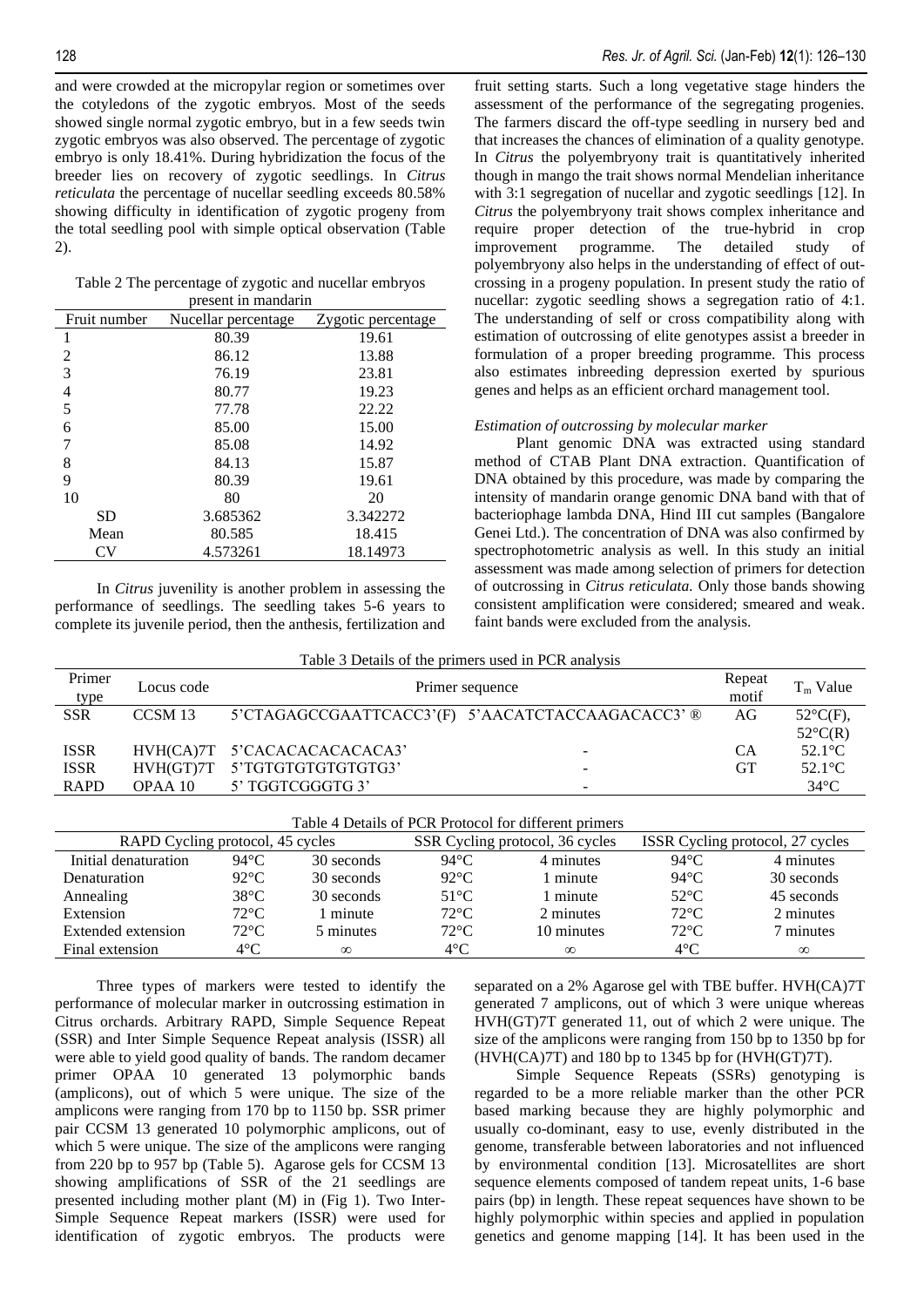genetic diversity studies of many plant species, genetic transformation of plants [15], and identification of zygotic plant [16]. The particular SSR (Simple Sequence Repeat) primer pairs developed by [17] for *Citrus* germplasm screening was used in this investigation to study their effectiveness in management of mandarin orange germplasm collected from the Mirik region of West Bengal. The unique amplicons suggest the possible identification of pollinators in open pollinated mandarin population.



Fig 1 Polymorphism generated by SSR Primer CCSM13 with the segregated seedling progeny

ISSR marking system used degenerate primers to reveal a large number of fragments per PCR reaction and thus are able to efficiently distinguish among closely related individuals [18]. The two primers tested gave large number of bands but the gel resolution was not so high in 2% Agarose Polyacrylamide gel electrophoresis with silver staining may increase the number and resolution of bands. This work is initiated with two selected primers. Though the PCR protocol gave standard result but gel running require more specific standardization. This marking system is very useful for taxonomic studies of *Citrus* but its application for specific trait tagging is less [19]. Inclusion of more Inter-Simple Sequence Repeat Primers may prove beneficial for detection of outcrossing from open pollinated population. The amplicon profile of each seedling was compared with the mother to confirm the genetic architecture.

Introgression breeding in mandarin orange (*Citrus reticulata*) produced hybrid with morphometric parameter such as leaf apex playing pivotal role in identification of hybrids. The inclusion of SSR based DNA marking also confirmed the accuracy of hybrid identification on the basis of leaf apex. The result indicated visual selection and SSR marking could reduce cost, save time and increase accuracy of selection in Citrus breeding programs [20]. The Indian *Citrus* orchards are mostly old and their condition is deteriorating sharply for many reasons. The most important one being a disease complex, *Citrus* die back. Renovation of the orchard with new plantations requires disease free genotypes with proven desirable quality and high yielding ability [21]. Molecular marking could aid in selection of effective genotypes from an open pollinated population.

Table 5 The details of primer performance

| Primer name        | Number of<br>loci | Polymorphic<br>loci | Discriminatory<br>amplicon | Polymorphic<br>$percentage (\%)$ | PIC value | Molecular<br>weight (bp) | Marker<br>index |
|--------------------|-------------------|---------------------|----------------------------|----------------------------------|-----------|--------------------------|-----------------|
| OPAA10             |                   |                     |                            | 100                              | 0.314     | $170 - 1150$             | 4.082           |
| CCSM <sub>13</sub> |                   |                     |                            | 100                              | 0.580     | $220 - 957$              | 4.608           |
| HVH(CA)7T          |                   |                     |                            | 71.43                            | 0.415     | $150 - 1350$             | 1.48            |
| HVH(GT)7T          |                   |                     |                            | 100                              | 0.457     | $180 - 1345$             | 5.027           |

Heterozygous DNA markers such as unlinked SSRs, amplified fragment length polymorphisms (AFLPs) or intersimple sequence repeats (ISSRs) were able to detect hybrids. In polyembryonic seedlings many loci that are heterozygous in the female parent should be screened because, for each heterozygous locus, the probability of a selfed seedling having the same genotype as the mother is one in two. Molecular marker enabled identification of the apomictic genome region in grass family including *Paspalum simplex* species and sorghum, setaria, *Brachypodium* [22].

EST-SSR markers and transcriptome analysis clearly detected relative abundance of the common allele in sexual and apomictic samples in pre-anthesis stages, while it was up regulated in apomictic flowers at both anthesis and post anthesis stages. Apomixis-specific allelic variants were characterized by constitutive expression across all developmental stages. Furthermore, no obvious relationship was found between expression pattern of the selected apomixis-linked genes and their degeneration in hybrids [23]. Co-dominant marker provides best accuracy in hybrid identification but in its absence more dominant loci would be needed to achieve the same accuracy. The procedure thus become too laborious and costly to apply to seedlings from each of a large population of hybrids as would occur in the early stages of a breeding programme.

The use of DNA polymorphisms for the identification of outcrossing, cross-compatibility or hybrid detection is important in *Citrus* breeding programmes as it accelerates the process of progeny screening. Among DNA-based methods, Random Amplified Polymorphic DNA (RAPD) analysis is one of the most widely used for differentiating hybrids in *Citrus* breeding programs but is a dominant marker [24]. Both the ISSR primers were able to generate sufficient number of bands but being dominant marker efficacy is less compared to co-dominant markers. The single SSR primer used in this experiment proved beneficial in outcrossing estimation. In this study SSR primer, CCSM 13 gave best result in detection of outcrossing. As SSR markers are regarded as co-dominant, the polymorphism generated was regarded as most reliable and suitable to be applied in breeding programmes. The risk of outbreeding depression is overstated in fruit crops and empirical evidence supports larger impact of inbreeding depression on population [25]. In such case the accurate evaluation of outcross progeny is required before elimination of outcrossed genotypes. The superior performance of SSR marker indicates if the number of SSR primers increases the genetic heterozygosity of mandarin orchards could be accurately estimated leading to proper management of germplasms.

### **CONCLUSIONS**

In this study the morphological differentiation of zygotic and nucellar embryos showed a 1:4 segregation. The thorough study of seedlings were not able to identify any morphological identifier. The selected molecular markers were able to screen the pollen parents. In this study DNA was extracted from only 5-month-old seedlings that indicates